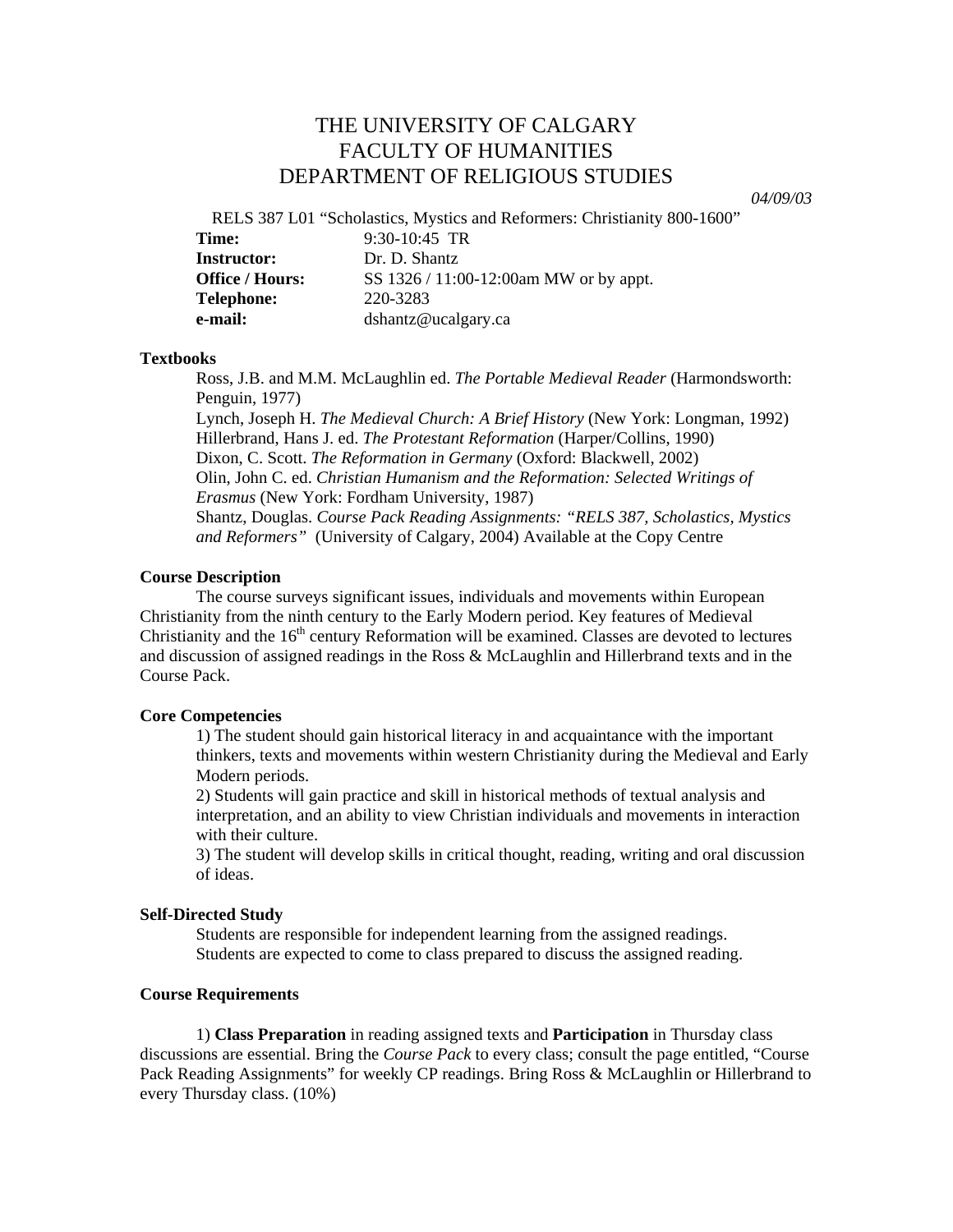2) Write a 1,200 word **Historical Analysis** of either Erasmus' "Paraclesis" or his "Letter to Paul Volz" as found in the Olin text. Follow the Format provided in this syllabus. This is not a research paper but a closely documented commentary on the Erasmus text. Students should cite the Erasmus text in support of their analysis, and properly document all references to the book. **Due in class on Oct. 14;** no late papers accepted. (20%)

3) **Mid-term Exam** based on lectures and assigned reading: **Thursday, Oct. 28.** (30%)

 4) Write **a 2,500 word Essay** on a significant issue, movement or individual from the time period covered in this course. The paper should offer a clear, well-supported thesis. The research bibliography should include pertinent primary source evidence, and inter-act with at least three scholarly journal articles and six scholarly books. The essay should follow scholarly standards of composition, citation and bibliography. Pages should be numbered**. Due: Nov. 25.**  (30%)

 5) **Class Test** based on reading and lectures in the second half of the course, on the last day of class, **Dec. 9.** (10%)

 Late assignments or essays will not be accepted unless prior arrangements have been made or a valid medical certificate is submitted. Any incomplete assignment or essay will be awarded a mark of F for that component of the course.

This course **will** *not* have a Registrar administered final examination.

### **Grading**

A numerical mark will be given for each course requirement. A letter grade will be assigned on the following number and letter grade scheme:

| A+  | $100 - 96$ | $95 - 90$ |    | $89 - 85$ |
|-----|------------|-----------|----|-----------|
| B+  | $84 - 80$  | 79 - 75   | B- | 74 - 70   |
|     | $69 - 65$  | $64 - 60$ |    | $59 - 55$ |
| .)+ | 54 - 53    | 52-50     |    | Under 50  |

N.B. All written assignments will be graded with regard to both form and content.

### Recording of lectures:

Recording any part of any lectures in any form must first approved be by the instructor in writing and is for individual private study only. See current Calendar, Tape recording of Lectures.

### Academic Honesty:

Students should be familiar with University regulations regarding academic integrity; see relevant pages in the current University Calendar.

#### Academic Accommodation:

If you are a student with a disability who requires academic accommodation and have not registered with the Disability Resource Centre, please contact their office at 220-8237. Students who have not registered with the Disability Resource Centre are not eligible for formal academic accommodation. Once registered, please discuss any upcoming tests/examinations with the instructor two weeks before the scheduled date.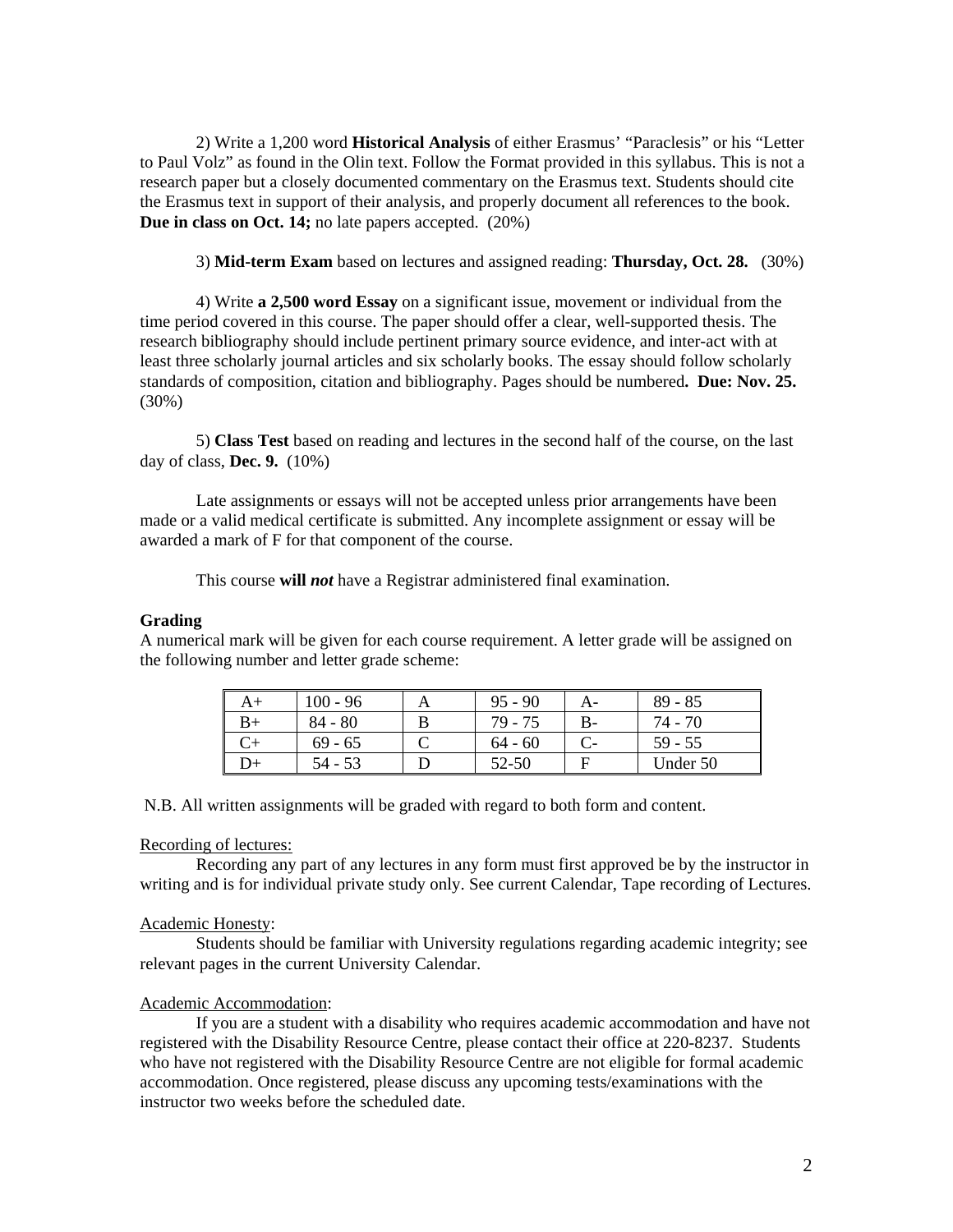### Safewalk Program :

"You don't have to walk alone...." Call 220-5333 and a member of the Safewalk Team will walk you to your car, the LRT, or any destination on campus. Safewalk is available to all students, staff and faculty any time of the day or night. Look for the Campus Security Help Phones located throughout the University. Please don't hesitate to call!

## Withdrawing from courses:

Please note the information regarding withdrawals and fee refunds in the Academic Schedule of the current University Calendar.

## Gnosis:

Gnosis is the Religious Studies Student Club. For membership or more information please email: [gnosis@ucalgary.ca](mailto:gnosis@ucalgary.ca) or visit http://www.ucalgary.ca/~gnosis.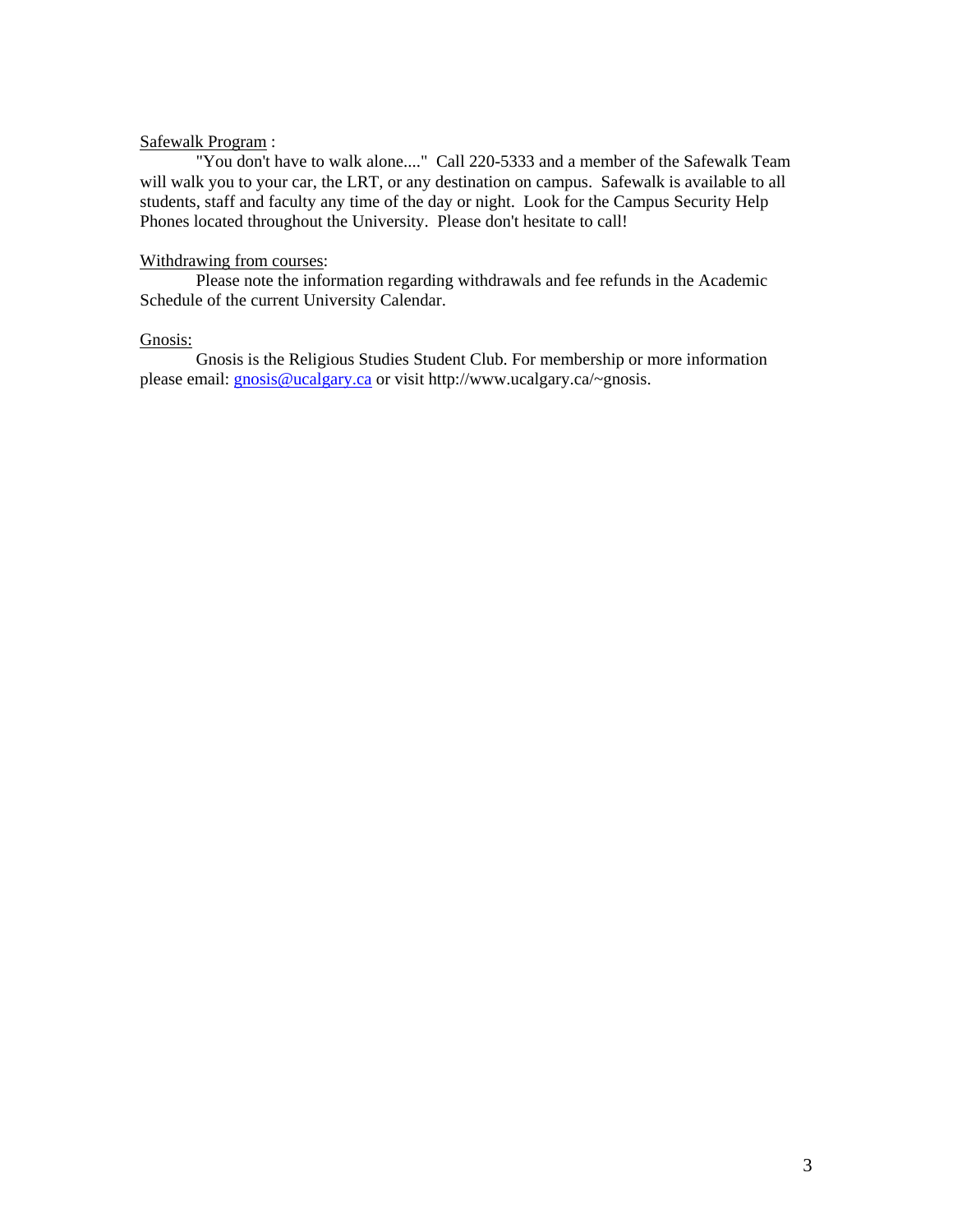# **Weekly Schedule**

| Week            | Date         | <b>Assigned Reading and Class Content</b>                                                                                                      |
|-----------------|--------------|------------------------------------------------------------------------------------------------------------------------------------------------|
|                 | Wk 1 Sept. 9 | Course Pack Readings; Joseph H. Lynch, pp. 54-115.<br>Video, Sept. 9: "The Skin of Our Teeth." (K. Clark, Civilization)                        |
|                 |              | Introduction to study of the Christian past: issues, themes, trends, methodologies<br>and scholarly resources;                                 |
|                 |              | Conversion of the English, Germans and Franks; Charlemagne and                                                                                 |
|                 |              | Christian renewal; Feudalism 742-987 AD;<br>Discuss: Respond to R. Stark's argument for "the failure to actually                               |
|                 |              | Christianize the masses in many parts of Europe."                                                                                              |
| Wk 2            | Sept. 14     | CP Readings; Lynch, pp. 116-151; 159-182; 273-302;                                                                                             |
|                 |              | Ross & McLaughlin, pp. 437-443, 455-457.                                                                                                       |
|                 |              | The Church at Year 1000; Pope Gregory VII; Innocent III and papal                                                                              |
|                 |              | power; the Sacramental System; the Crusades against Islam;<br>1000-1300 AD.                                                                    |
|                 |              | Discuss: Describe the development and significance of medieval sacramental<br>theology.                                                        |
|                 |              |                                                                                                                                                |
| Wk <sub>3</sub> | Sept. 21     | CP Readings; Lynch, pp. 183-212, 228-255;<br>R & M, 55-58, 82-85, 326-331, 573-577, 583-590, 594-596.                                          |
|                 |              | Monastic reform and lay reform; the Friars; The Rise of                                                                                        |
|                 |              | Universities; Monastic versus Scholastic theology. 1100-1300 AD.                                                                               |
|                 |              | Discuss: 1) "The Friars demonstrate an ability to adapt Christian<br>witness to changing world needs."                                         |
|                 |              | 2) How has academic learning served the Christian faith?                                                                                       |
| Wk 4            | Sept. 28     | CP Readings; Lynch, pp. 212-227, 256-272, 303-330;                                                                                             |
|                 |              | R & M, 202-216, 679-687.<br>Video, Sept. 28: "Hildegaard of Bingen."                                                                           |
|                 |              |                                                                                                                                                |
|                 |              | Avignon Papacy and institutional decline; late Medieval protest movements;<br>Mysticism, Veneration of Saints, Mary and Feminine Spirituality. |
|                 |              | 1300-1500 AD.                                                                                                                                  |
|                 |              | Discuss: "The tragedy of the Medieval Papacy was its desire to                                                                                 |
|                 |              | hold on to temporal power as well as spiritual powerIt lost both."                                                                             |
| Wk 5            | Oct. 5       | CP Readings; Lynch, pp. 331-345; R & M, pp. 303-318;<br>Slides of Medieval Cathedrals and Pilgrimage Churches: Oct. 5.                         |
|                 |              |                                                                                                                                                |
|                 |              | The Renaissance Church and Pope Joan;<br>Brethren of the Common Life and Thomas a Kempis, Wyclif; Conciliarism; 1300-                          |
|                 |              | 1500 AD.                                                                                                                                       |
|                 |              | Discuss: Brethren of the Common Life—Forerunners of Reform or<br>preservers of Catholic conservatism?                                          |
| Wk 6            | Oct. 12      | CP Readings; Olin, Christian Humanism, pp. 67-129                                                                                              |
|                 |              | Class Discussion of Erasmus, Oct. 14                                                                                                           |
|                 |              | Christian Humanism: Petrarch, Reuchlin and Erasmus (1465-1536).                                                                                |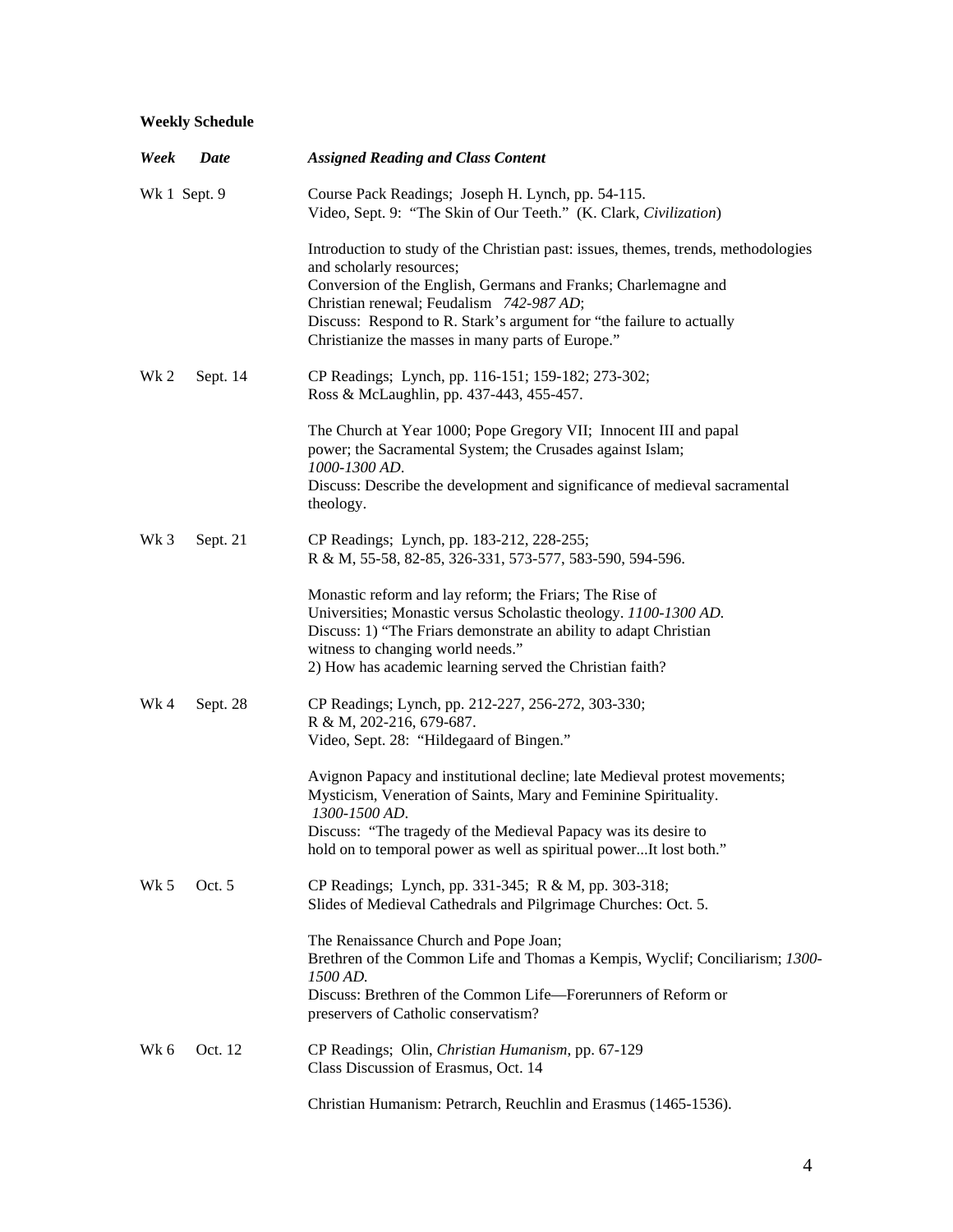|              |                     | Discuss: "Erasmus laid the egg that Luther hatched." (Aleander)                                                                                                                                                                                                                                                                                                    |
|--------------|---------------------|--------------------------------------------------------------------------------------------------------------------------------------------------------------------------------------------------------------------------------------------------------------------------------------------------------------------------------------------------------------------|
| Wk 7         | Oct. 19             | CP Readings; Dixon, pp. 1-33; Hillerbrand, pp. 1-19, 34-42                                                                                                                                                                                                                                                                                                         |
|              |                     | The Late Medieval context of the Reformation; Luther's road to reform;<br>Luther's early reformation thought, 1483-1525<br>Discuss: What does Luther's example suggest about the potential<br>role of scholarship for Christian renewal?                                                                                                                           |
| Wk 8         | Oct. 26             | CP Readings; Dixon, pp. 33-58, 114-128; Hillerbrand, pp. 87-107.<br>Slides of Luther sites in Germany: Oct. 26.                                                                                                                                                                                                                                                    |
|              |                     | The contribution of Philip Melanchthon (1497-1560); Luther's catechisms;<br>Luther's controversies and later thought, 1525-1546.<br>Discuss: The scholarly Melanchthon was the perfect complement to Luther in<br>the work of church reform.                                                                                                                       |
| Wk 9         | Nov. $2$            | CP Readings; Dixon, pp. 59-77, 97-114, 128-139;<br>Hillerbrand, pp. 108-121.                                                                                                                                                                                                                                                                                       |
|              |                     | Reformation preaching; reform in the cities: Zurich (Zwingli),<br>Strasbourg (Bucer)<br>Discuss: These reformers teach a faith that embraces all of life—political and<br>educational issues as well as devotional issues.                                                                                                                                         |
|              | Wk 10, 11 Nov. 9-18 | CP Readings; Hillerbrand, pp. 153-189, 213-221.                                                                                                                                                                                                                                                                                                                    |
|              |                     | Geneva and the reform of John Calvin (1509-1564)<br>Discuss: 1) Calvin's Geneva was probably somewhere between the<br>concentration camp that some have considered it and the kingdom of heaven as<br>others have viewed it.<br>2) The notion of church discipline plays the same central role in Calvin's<br>thinking that justification by faith did for Luther. |
|              | Wk 12 Nov. 23       | CP Readings; Dixon, pp. 77-96; Hillerbrand, pp. 122-136, 143-152.                                                                                                                                                                                                                                                                                                  |
|              |                     | The Peasants' War, 1524-25; the "Radicals": Anabaptist and Spiritualist<br>reformers, Sebastian Franck, Caspar Schwenckfeld (1489-1561).<br>Discuss: Compare Anabaptist "restitution" and Lutheran "reformation" as<br>alternative ways to church renewal.                                                                                                         |
|              | Wk 13 Nov. 30       | CP Readings; Hillerbrand, pp. 240-257.                                                                                                                                                                                                                                                                                                                             |
|              |                     | Reform in France (Lefevre d'Etaples, the Huguenots) and England<br>(Tyndale and Colet; Henry VIII and Thos. Cranmer; Edward VI)<br>Discuss: Explain and evaluate Cranmer's principles for abolishing<br>and retaining ceremonies in the church.                                                                                                                    |
| Wk 14 Dec. 7 |                     | CP Readings; Dixon, pp. 140-180                                                                                                                                                                                                                                                                                                                                    |
|              |                     | Catholic reform and the Council of Trent (1545-1563); Women in<br>the Reformation; the Reformation Legacy.<br>Discuss: The Reformation was both good news and bad news for women.                                                                                                                                                                                  |